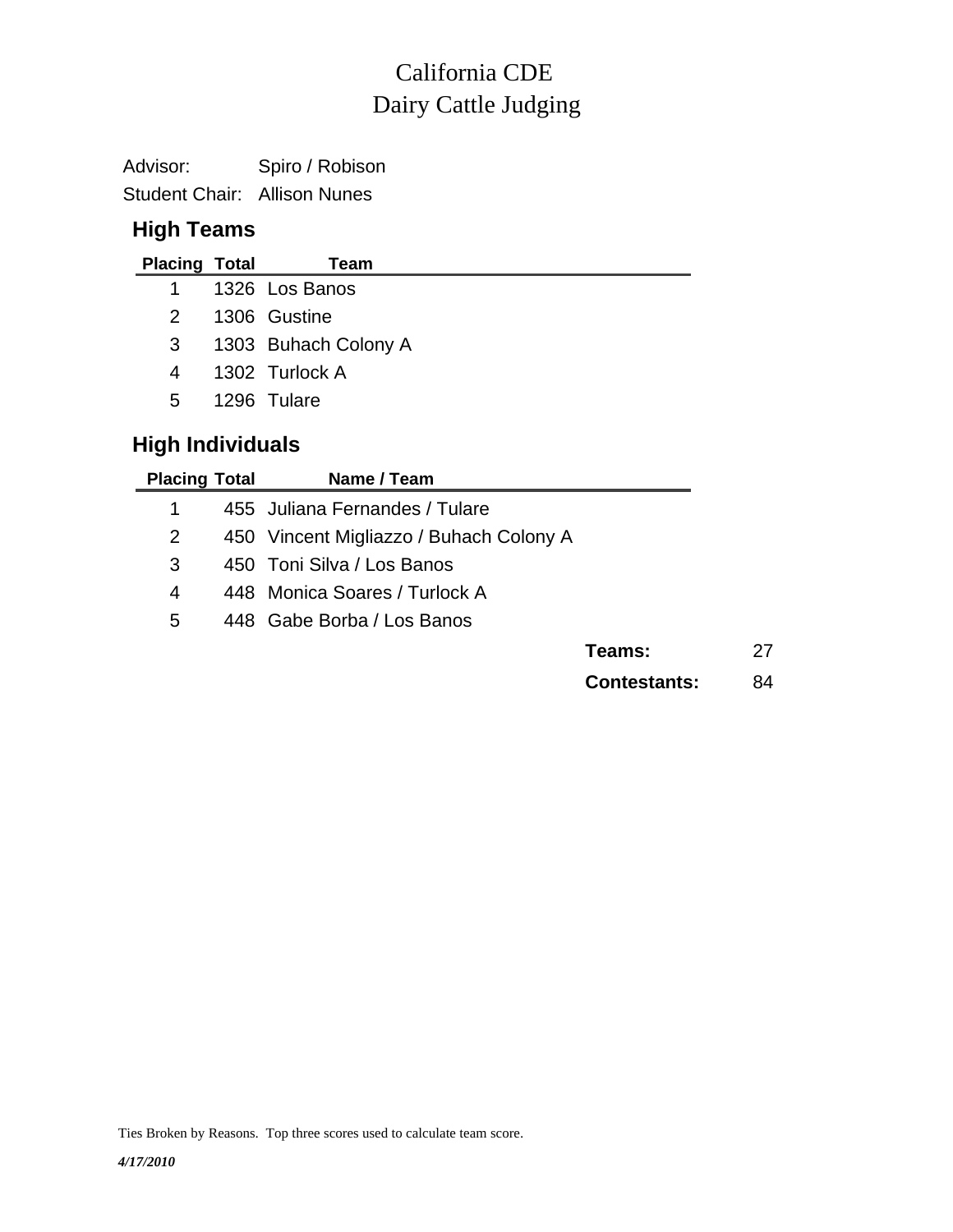#### **Team Results**

|                             | Holstein 2 Holstein Jr.<br>yr olds | <b>Yrlgs</b> | Yrlgs | Jersey Sr. Jersey 3 yr | olds Fall Calves | Holstein Holstein 3 | Reasons -<br>Yrlgs | Reasons -<br>yr olds Jersey Sr. Jersey 3 yr<br>olds | Reasons -<br>Holstein 3<br>yr olds | Pedigree | Tie | Total Place |                |
|-----------------------------|------------------------------------|--------------|-------|------------------------|------------------|---------------------|--------------------|-----------------------------------------------------|------------------------------------|----------|-----|-------------|----------------|
| <b>Buhach Colony A</b>      | 146                                | 131          | 120   | 144                    | 120              | 148                 | 120                | 124                                                 | 133                                | 117      | 377 | 1303        | 3              |
| <b>Buhach Colony B</b>      | 48                                 | 30           | 49    | 50                     | 26               | 47                  | 38                 | 30                                                  | 38                                 | 43       | 106 | 399         | 25             |
| <b>Central Valley Ceres</b> | 122                                | 122          | 110   | 113                    | 99               | 134                 | 87                 | 115                                                 | 96                                 | 119      | 298 | 1117        | 20             |
| Denair                      | 126                                | 104          | 99    | 137                    | 101              | 148                 | 88                 | 117                                                 | 112                                | 109      | 317 | 1141        | 19             |
| El Capitan                  | 140                                | 137          | 121   | 122                    | 111              | 89                  | 46                 | 66                                                  | 12                                 | 104      | 124 | 948         | 21             |
| Enochs                      | 144                                | 130          | 109   | 139                    | 115              | 142                 | 95                 | 117                                                 | 103                                | 134      | 315 | 1228        | 12             |
| Eureka                      | 146                                | 142          | 134   | 144                    | 119              | 135                 | 103                | 119                                                 | 99                                 | 119      | 321 | 1260        | $\overline{7}$ |
| Ferndale                    | 138                                | 140          | 128   | 143                    | 112              | 134                 | 98                 | 118                                                 | 94                                 | 110      | 310 | 1215        | 13             |
| Forestville A               | 136                                | 112          | 108   | 127                    | 127              | 148                 | 111                | 121                                                 | 130                                | 127      | 362 | 1247        | 9              |
| Forestville B               | 42                                 | 46           | 30    | 49                     | 26               | 48                  | 27                 | 45                                                  | 35                                 | 47       | 107 | 395         | 26             |
| Fortuna                     | 112                                | 127          | 126   | 124                    | 100              | 150                 | 101                | 111                                                 | 114                                | 140      | 326 | 1205        | 14             |
| Gustine                     | 148                                | 128          | 138   | 140                    | 105              | 147                 | 125                | 120                                                 | 134                                | 121      | 379 | 1306        | $\overline{2}$ |
| Gustine                     | 120                                | 125          | 136   | 124                    | 100              | 148                 | 104                | 118                                                 | 121                                | 98       | 343 | 1194        | 16             |
| Hanford                     | 54                                 | 87           | 68    | 80                     | 82               | 96                  | 68                 | 81                                                  | 67                                 | 80       | 216 | 763         | 23             |
| Hilmar A                    | 146                                | 144          | 125   | 148                    | 115              | 150                 | 108                | 129                                                 | 112                                | 117      | 349 | 1294        | 6              |
| Hilmar B                    | 98                                 | 100          | 81    | 98                     | 67               | 92                  | 69                 | 83                                                  | 37                                 | 85       | 189 | 810         | 22             |
| Lemoore                     | 144                                | 115          | 139   | 148                    | 104              | 141                 | 104                | 119                                                 | 114                                | 119      | 337 | 1247        | 10             |
| Los Banos                   | 150                                | 137          | 126   | 143                    | 134              | 142                 | 117                | 123                                                 | 125                                | 129      | 365 | 1326        | $\mathbf{1}$   |
| Modesto                     | 138                                | 130          | 142   | 128                    | 105              | 144                 | 109                | 114                                                 | 102                                | 129      | 325 | 1241        | 11             |
| Mt. Whitney                 | 114                                | 134          | 130   | 122                    | 103              | 148                 | 105                | 119                                                 | 104                                | 84       | 328 | 1163        | 17             |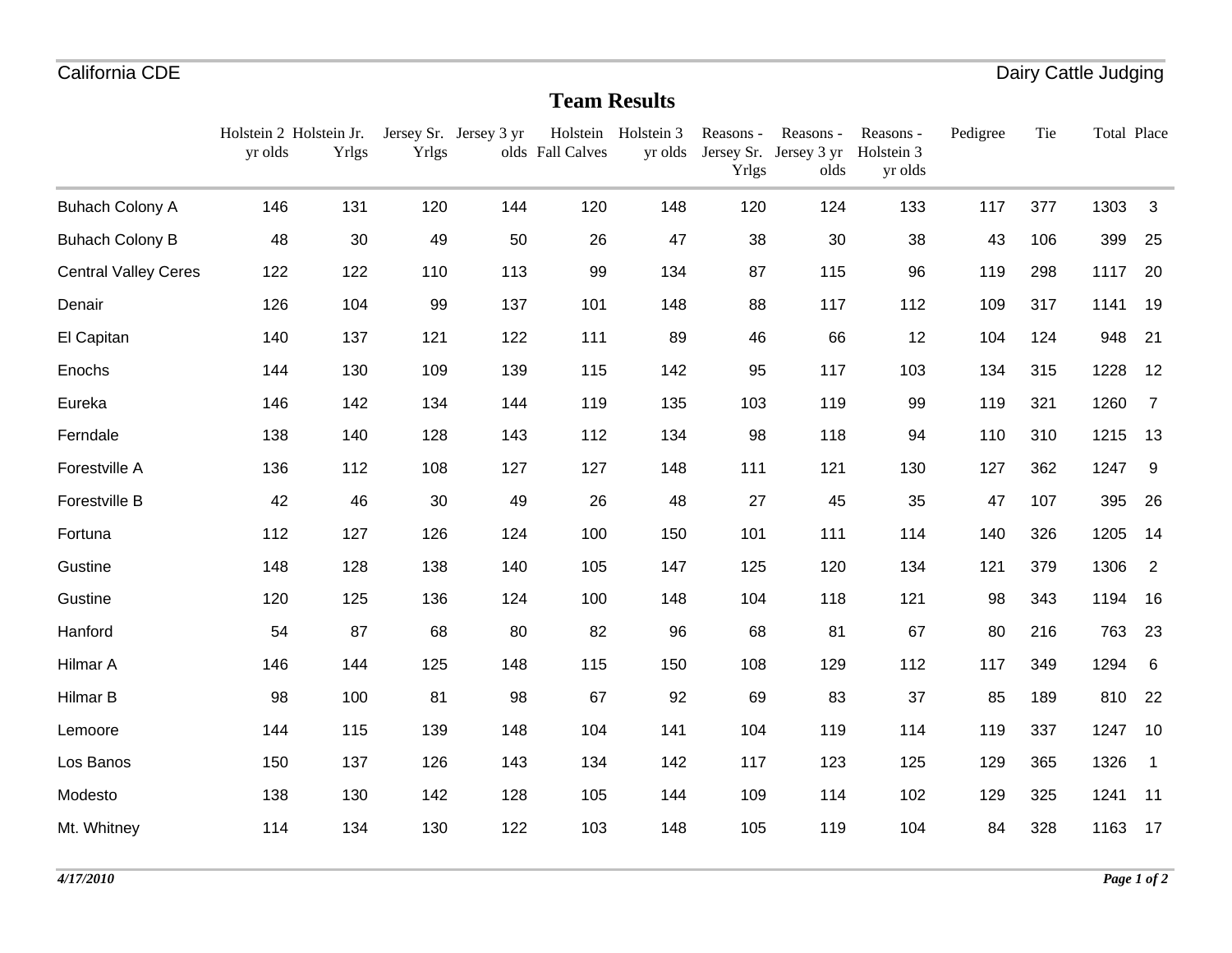### **Team Results**

|                  | Holstein 2 Holstein Jr.                                                |              |              | Jersey Sr. Jersey 3 yr                   | Holstein         | Holstein 3 | Reasons -   | Reasons -                      | Reasons -             | Pedigree | Tie         | Total Place |                |
|------------------|------------------------------------------------------------------------|--------------|--------------|------------------------------------------|------------------|------------|-------------|--------------------------------|-----------------------|----------|-------------|-------------|----------------|
|                  | yr olds                                                                | <b>Yrlgs</b> | <b>Yrlgs</b> |                                          | olds Fall Calves | yr olds    | Yrlgs       | Jersey Sr. Jersey 3 yr<br>olds | Holstein 3<br>yr olds |          |             |             |                |
| Patterson        | 72                                                                     | 88           | 74           | 94                                       | 67               | 93         | 50          | 69                             | 59                    | 66       | 178         | 732         | 24             |
| Petaluma         | 120                                                                    | 128          | 147          | 120                                      | 113              | 114        | 133         | 121                            | 120                   | 134      | 374         | 1250        | -8             |
| Pitman           | 112                                                                    | 112          | 132          | 123                                      | 115              | 128        | 97          | 118                            | 92                    | 124      | 307         | 1153        | 18             |
| Riverdale        | 114                                                                    | 137          | 136          | 129                                      | 108              | 141        | 110         | 115                            | 84                    | 127      | 309         | 1201        | -15            |
| Tulare           | 146                                                                    | 142          | 108          | 148                                      | 113              | 148        | 112         | 133                            | 131                   | 115      | 376         | 1296        | -5             |
| <b>Turlock A</b> | 144                                                                    | 136          | 131          | 133                                      | 115              | 148        | 114         | 122                            | 129                   | 130      | 365         | 1302        | $\overline{4}$ |
| <b>Turlock B</b> | 48                                                                     | 50           | 47           | 49                                       | 41               | 44         | $\mathbf 0$ | $\pmb{0}$                      | 0                     | 42       | $\mathbf 0$ | 321         | -27            |
|                  | Ties Broken by Reasons. Top three scores used to calculate team score. |              |              |                                          |                  |            |             |                                |                       |          |             |             |                |
| C <sub>loc</sub> |                                                                        |              |              | May Score, Official, Cut 1, Cut 2, Cut 3 |                  |            |             |                                |                       |          |             |             |                |

| <b>Class</b>                    | <b>Max Score Official</b> |      | Cut 1 | Cut 2 | Cut 3 |
|---------------------------------|---------------------------|------|-------|-------|-------|
| 01 Holstein 2 yr olds           | 50                        | 1432 | 6     | 2     | 4     |
| 02 Holstein Jr. Yrlgs           | 50                        | 2134 | 3     | 1     | 4     |
| 03 Jersey Sr. Yrlgs             | 50                        | 4321 | 3     | 2     | 1     |
| 04 Jersey 3 yr olds             | 50                        | 2134 | 2     | 1     | 5     |
| 05 Holstein Fall Calves         | 50                        | 1243 | 2     | 3     | 3     |
| 06 Holstein 3 yr olds           | 50                        | 2143 | 6     | 3     | 2     |
| 07 Reasons - Jersey Sr. Yrlgs   | 50                        |      |       |       |       |
| 08 Reasons - Jersey 3 yr olds   | 50                        |      |       |       |       |
| 09 Reasons - Holstein 3 yr olds | 50                        |      |       |       |       |
| Pedigree<br>10                  | 50                        | 2341 |       | 3     | 5     |

-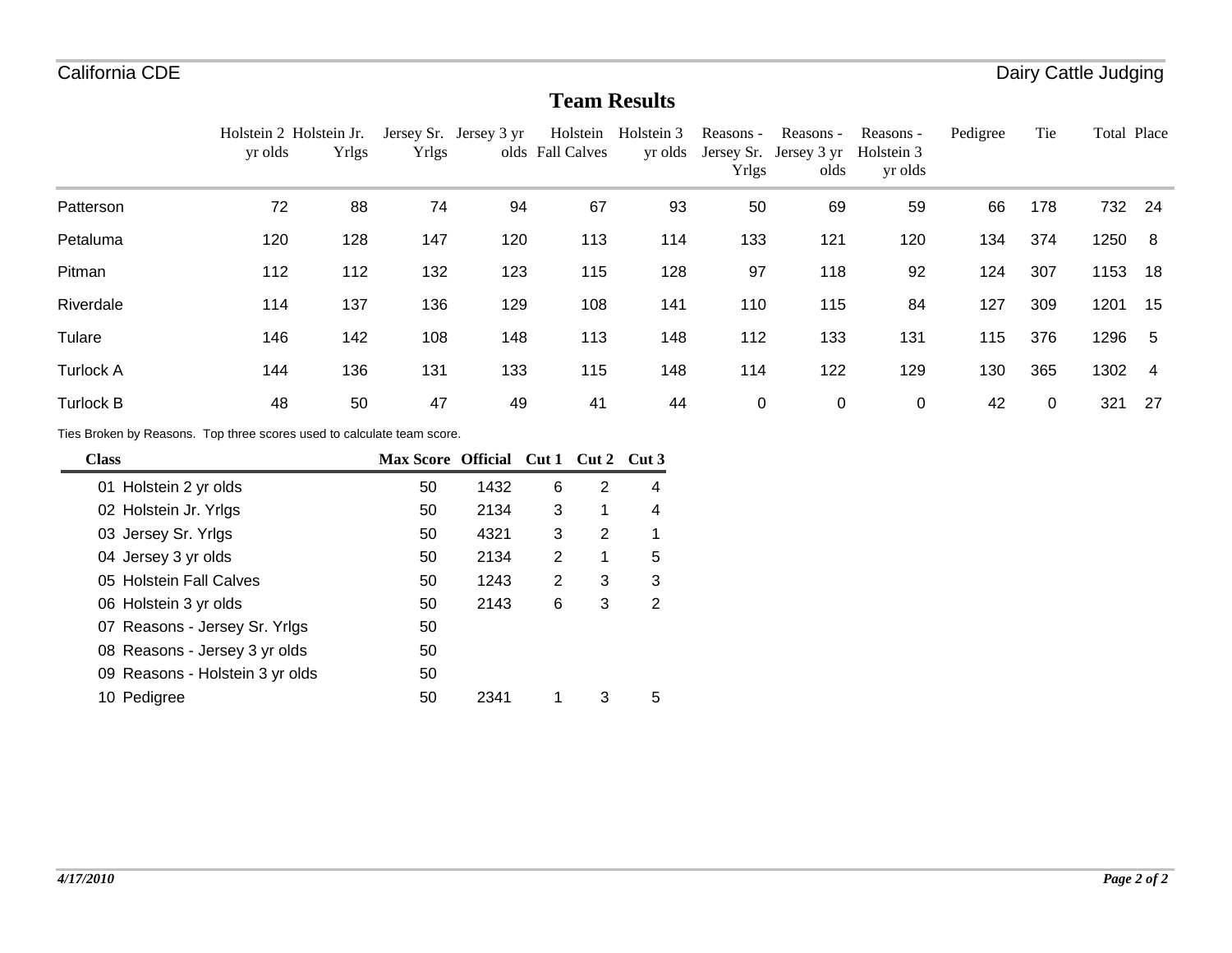Dairy Cattle Judging

#### **Individual Results**

|                             | yr olds | Holstein 2 Holstein Jr.<br>Yrlgs | Yrlgs | Jersey Sr. Jersey 3 yr<br>olds | Holstein<br><b>Fall Calves</b> | Holstein 3<br>yr olds | Reasons -<br>Jersey Sr.<br>Yrlgs | Reasons -<br>Jersey 3 yr<br>olds | Reasons -<br>Holstein 3<br>yr olds | Pedigree | Tie | Total   | Place                      |
|-----------------------------|---------|----------------------------------|-------|--------------------------------|--------------------------------|-----------------------|----------------------------------|----------------------------------|------------------------------------|----------|-----|---------|----------------------------|
| <b>Buhach Colony A</b>      |         |                                  |       |                                |                                |                       |                                  |                                  |                                    |          |     | 1303    | $\overline{3}$             |
| Cathleen Cipriano           | 50      | 41                               | 38    | 50                             | 35                             | 47                    | 29                               | 46                               | 33                                 | 35       | 108 | 404     | 42                         |
| Philip Fagundes             | 48      | 46                               | 33    | 45                             | 37                             | 50                    | 38                               | 41                               | 41                                 | 35       | 120 | $414*$  | 31                         |
| Robert Iniguez              | 50      | 41                               | 49    | 50                             | 35                             | 50                    | 42                               | 43                               | 46                                 | 33       | 131 | 439* 9  |                            |
| Vincent Migliazzo           | 48      | 44                               | 38    | 49                             | 48                             | 48                    | 40                               | 40                               | 46                                 | 49       | 126 | 450*    | $\overline{\phantom{0}}$ 2 |
| <b>Buhach Colony B</b>      |         |                                  |       |                                |                                |                       |                                  |                                  |                                    |          |     | 399     | 25                         |
| Jared Pareira               | 48      | 30                               | 49    | 50                             | 26                             | 47                    | 38                               | 30                               | 38                                 | 43       | 106 | 399*    | 48                         |
| <b>Central Valley Ceres</b> |         |                                  |       |                                |                                |                       |                                  |                                  |                                    |          |     | 1117    | 20                         |
| Katy Goede                  | 50      | 45                               | 32    | 38                             | 37                             | 43                    | 32                               | 39                               | 32                                 | 44       | 103 | 392*    | 56                         |
| Lisa Corona                 | 28      | 49                               | 45    | 30                             | 26                             | 44                    | 30                               | 39                               | 30                                 | 49       | 99  | 370*    | 70                         |
| Mike Rico                   | 44      | 28                               | 33    | 45                             | 36                             | 47                    | 25                               | 37                               | 34                                 | 26       | 96  | 355* 77 |                            |
| <b>Denair</b>               |         |                                  |       |                                |                                |                       |                                  |                                  |                                    |          |     | 1141    | <u>19</u>                  |
| Ana Prada                   | 34      | 35                               | 33    | 43                             | 37                             | 50                    | 38                               | 39                               | 44                                 | 50       | 121 | 403*    | 44                         |
| Evan Sousa                  | 50      | 35                               | 30    | 44                             | 32                             | 50                    | 25                               | 38                               | 38                                 | 33       | 101 | 375*    | 67                         |
| <b>Stacy Silva</b>          | 42      | 34                               | 36    | 50                             | 32                             | 48                    | 25                               | 40                               | 30                                 | 26       | 95  | 363* 73 |                            |
| <b>El Capitan</b>           |         |                                  |       |                                |                                |                       |                                  |                                  |                                    |          |     | 948     | 21                         |
| Aaron Florey                | 50      | 42                               | 40    | 45                             | 35                             | 33                    | 10                               | 25                               | 0                                  | 37       | 35  | $317*$  | 83                         |
| <b>Brody Roland</b>         | 40      | 45                               | 36    | 32                             | 41                             | 24                    | 26                               | 36                               | 12                                 | 47       | 74  | 339*    | 81                         |
| Chris Niemi                 | 50      | 50                               | 45    | 45                             | 35                             | 32                    | 10                               | 5                                | $\Omega$                           | 20       | 15  | 292* 84 |                            |

**Enochs**

**1228 12**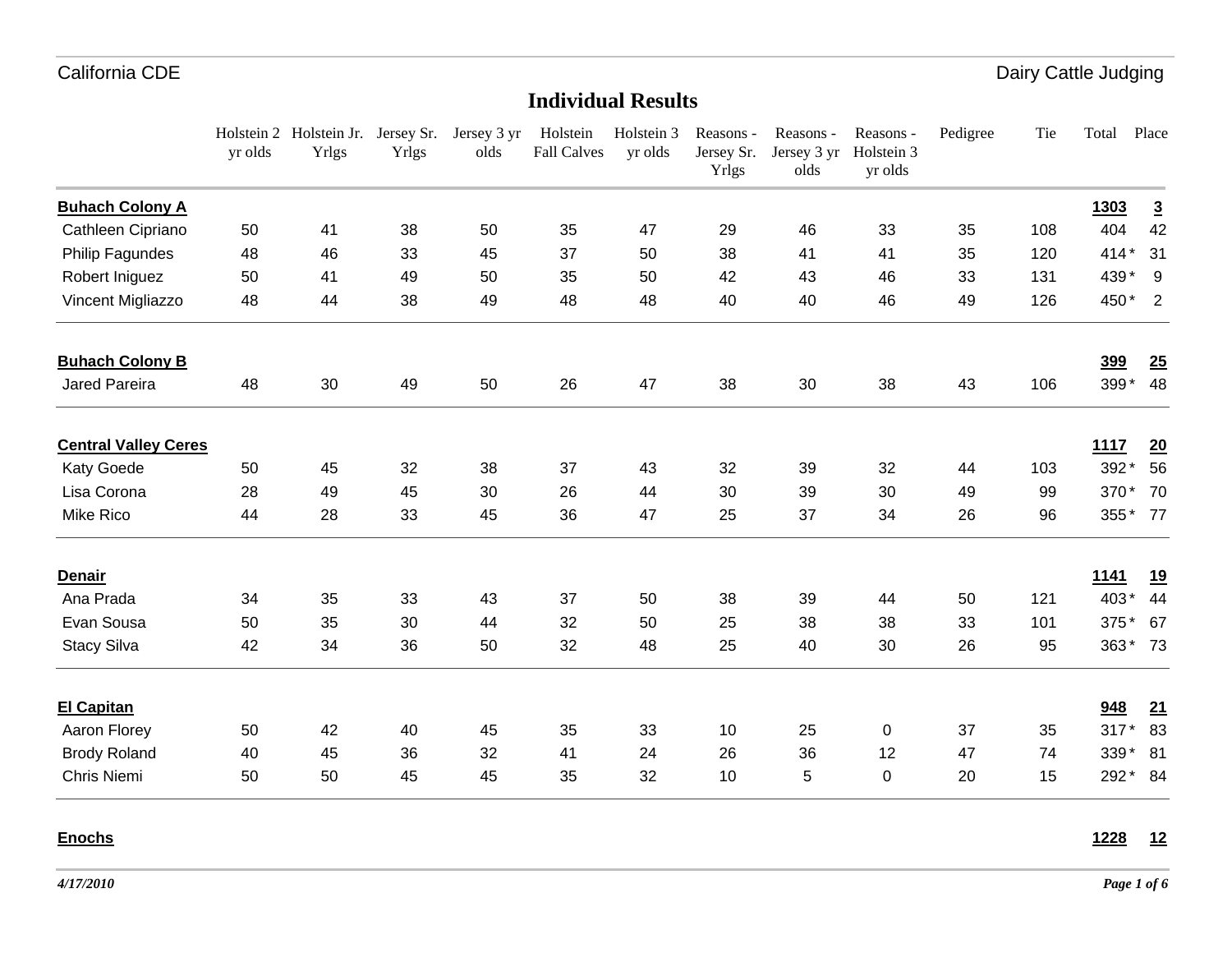Dairy Cattle Judging

|                       | yr olds | Holstein 2 Holstein Jr. Jersey Sr.<br>Yrlgs | Yrlgs | Jersey 3 yr<br>olds | Holstein<br><b>Fall Calves</b> | Holstein 3<br>yr olds | Reasons -<br>Jersey Sr.<br>Yrlgs | Reasons -<br>Jersey 3 yr<br>olds | Reasons -<br>Holstein 3<br>yr olds | Pedigree | Tie | Total       | Place                    |
|-----------------------|---------|---------------------------------------------|-------|---------------------|--------------------------------|-----------------------|----------------------------------|----------------------------------|------------------------------------|----------|-----|-------------|--------------------------|
| Justin Bopp           | 48      | 46                                          | 30    | 43                  | 35                             | 50                    | 35                               | 39                               | 44                                 | 45       | 118 | $415*$      | 29                       |
| Lynzie Bairos         | 26      | 47                                          | 32    | 46                  | 35                             | 47                    | 23                               | 39                               | 25                                 | 31       | 87  | 351         | 79                       |
| Makayln Scully        | 46      | 43                                          | 30    | 50                  | 35                             | 48                    | 30                               | 40                               | 34                                 | 44       | 104 |             | 400* 47                  |
| <b>Taylor Barclay</b> | 50      | 41                                          | 49    | 46                  | 45                             | 44                    | 30                               | 38                               | 25                                 | 45       | 93  |             | 413* 35                  |
| <b>Eureka</b>         |         |                                             |       |                     |                                |                       |                                  |                                  |                                    |          |     | 1260        | $\underline{\mathbf{7}}$ |
| Katie Spellenberg     | 48      | 49                                          | 42    | 50                  | 41                             | 47                    | 29                               | 38                               | 30                                 | 42       | 97  | 416*        | 27                       |
| Kelly Pedrotti        | 48      | 43                                          | 42    | 49                  | 35                             | 50                    | 38                               | 43                               | 44                                 | 33       | 125 | 425*        | 19                       |
| Lauren Graben         | 44      | 43                                          | 44    | 50                  | 37                             | 50                    | 25                               | 30                               | 37                                 | 31       | 92  | 391         | 57                       |
| Shelby Beck           | 50      | 50                                          | 50    | 45                  | 43                             | 38                    | 36                               | 38                               | 25                                 | 44       | 99  |             | 419* 25                  |
| <b>Ferndale</b>       |         |                                             |       |                     |                                |                       |                                  |                                  |                                    |          |     | <b>1215</b> | <u>13</u>                |
| Gillian Gallagher     | 50      | 46                                          | 38    | 48                  | 37                             | 44                    | 25                               | 37                               | 20                                 | 35       | 82  | 380*        | 66                       |
| Kaitlyn Regli         | 42      | 47                                          | 44    | 49                  | 43                             | 42                    | 35                               | 41                               | 34                                 | 33       | 110 | 410*        | 38                       |
| Kayla Ghidinelli      | 46      | 47                                          | 46    | 46                  | 32                             | 48                    | 38                               | 40                               | 40                                 | 42       | 118 | 425*        | 21                       |
| Kyle Lutz             | 22      | 41                                          | 40    | 45                  | 26                             | 50                    | 30                               | 39                               | 26                                 | 31       | 95  | 350         | 80                       |
| <b>Forestville A</b>  |         |                                             |       |                     |                                |                       |                                  |                                  |                                    |          |     | 1247        | $\overline{\mathbf{a}}$  |
| <b>Brooke Parsons</b> | 48      | 34                                          | 30    | 46                  | 47                             | 50                    | 35                               | 39                               | 47                                 | 49       | 121 | 425*        | 20                       |
| <b>Emilie Strand</b>  | 38      | 33                                          | 43    | 49                  | 32                             | 48                    | 41                               | 45                               | 37                                 | 45       | 123 | 411         | 36                       |
| Janet Kracker         | 50      | 45                                          | 35    | 32                  | 48                             | 50                    | 35                               | 37                               | 46                                 | 33       | 118 | 411         | 37<br>$\star$            |
| Rebecca Kracker       | 34      | 49                                          | 36    | 43                  | 36                             | 50                    | 26                               | 39                               | 35                                 | 33       | 100 | 381         | 64                       |
| <b>Forestville B</b>  |         |                                             |       |                     |                                |                       |                                  |                                  |                                    |          |     | 395         | 26                       |
| Savannah Warner       | 42      | 46                                          | 30    | 49                  | 26                             | 48                    | 27                               | 45                               | 35                                 | 47       | 107 | 395*        | 53                       |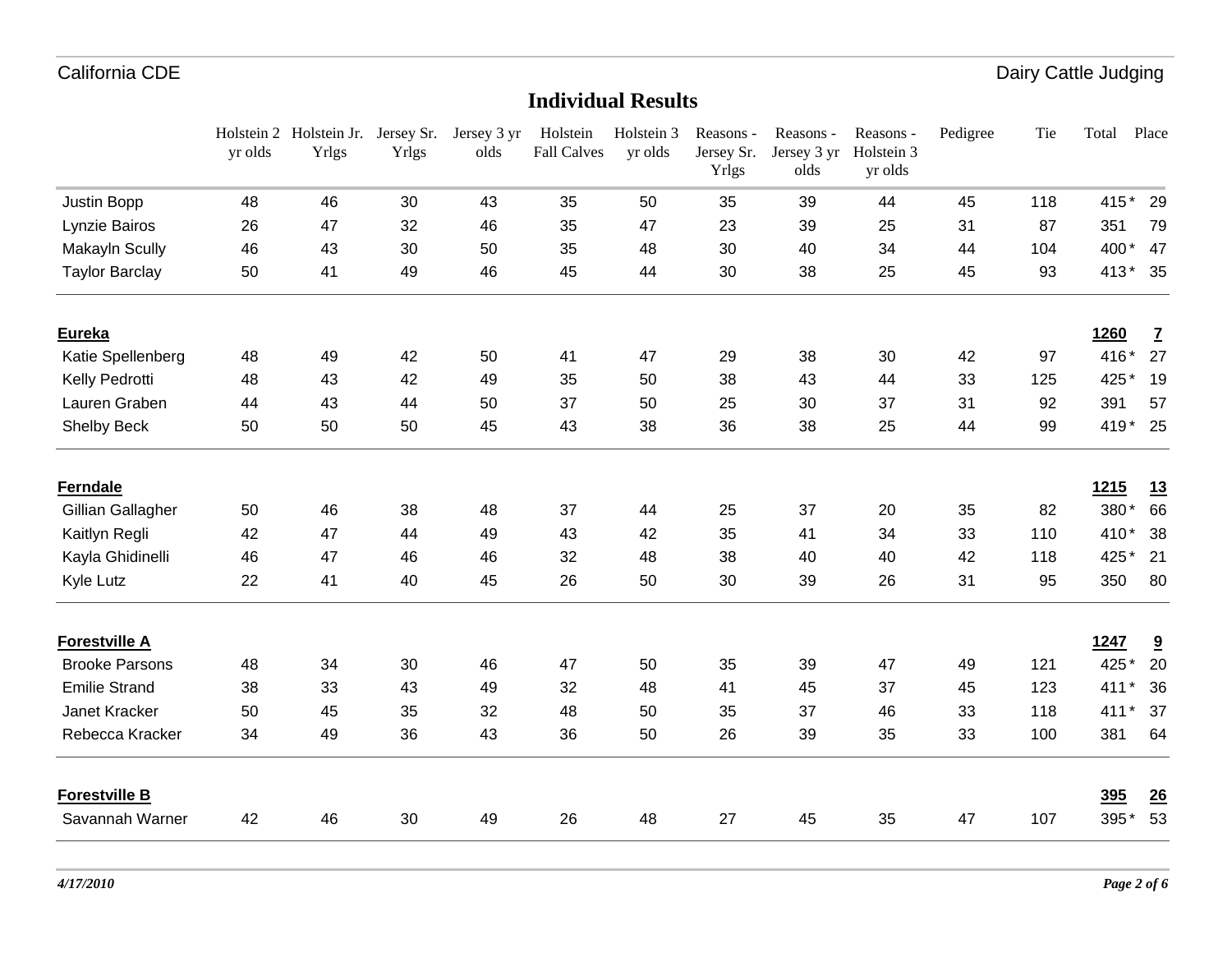Dairy Cattle Judging

|                         | yr olds | Holstein 2 Holstein Jr. Jersey Sr. Jersey 3 yr<br>Yrlgs | Yrlgs | olds | Holstein<br><b>Fall Calves</b> | Holstein 3<br>yr olds | Reasons -<br>Jersey Sr.<br>Yrlgs | Reasons -<br>Jersey 3 yr<br>olds | Reasons -<br>Holstein 3<br>yr olds | Pedigree | Tie | Total       | Place           |
|-------------------------|---------|---------------------------------------------------------|-------|------|--------------------------------|-----------------------|----------------------------------|----------------------------------|------------------------------------|----------|-----|-------------|-----------------|
| Fortuna                 |         |                                                         |       |      |                                |                       |                                  |                                  |                                    |          |     | 1205        | 14              |
| <b>Brooke Renner</b>    | 36      | 31                                                      | 45    | 45   | 32                             | 50                    | 28                               | 40                               | 32                                 | 47       | 100 | 386*        | 61              |
| Emily Janowski          | 28      | 46                                                      | 50    | 30   | 25                             | 50                    | 38                               | 30                               | 37                                 | 49       | 105 | 383*        | 63              |
| Jillian Casacca         | 48      | 50                                                      | 31    | 49   | 43                             | 50                    | 35                               | 41                               | 45                                 | 44       | 121 | 436* 11     |                 |
| <b>Gustine</b>          |         |                                                         |       |      |                                |                       |                                  |                                  |                                    |          |     | <b>1306</b> | $\overline{2}$  |
| <b>Crystal Silveira</b> | 50      | 47                                                      | 50    | 46   | 32                             | 50                    | 42                               | 40                               | 45                                 | 43       | 127 | 445*        | 6               |
| Ethan Rasmussen         | 50      | 32                                                      | 48    | 50   | 32                             | 47                    | 41                               | 44                               | 42                                 | 33       | 127 | 419*        | 22              |
| Harley Brinkman         | 48      | 43                                                      | 46    | 37   | 32                             | 50                    | 40                               | 39                               | 45                                 | 33       | 124 | 413         | 33              |
| Shane Rose              | 48      | 49                                                      | 40    | 44   | 41                             | 50                    | 42                               | 36                               | 47                                 | 45       | 125 | 442*        | 8               |
| <b>Gustine</b>          |         |                                                         |       |      |                                |                       |                                  |                                  |                                    |          |     | <u>1194</u> | <u>16</u>       |
| <b>Brannie Nunes</b>    | 22      | 47                                                      | 46    | 32   | 30                             | 50                    | 38                               | 39                               | 42                                 | 42       | 119 | 388*        | 59              |
| Kevin Azevedo           | 50      | 32                                                      | 46    | 48   | 32                             | 48                    | 31                               | 44                               | 37                                 | 25       | 112 | 393* 55     |                 |
| Ryan Coelho             | 48      | 46                                                      | 44    | 44   | 38                             | 50                    | 35                               | 35                               | 42                                 | 31       | 112 | 413* 34     |                 |
| <b>Hanford</b>          |         |                                                         |       |      |                                |                       |                                  |                                  |                                    |          |     | 763         | 23              |
| <b>Brittany Moffitt</b> | 20      | 47                                                      | 30    | 37   | 45                             | 48                    | 30                               | 39                               | 30                                 | 47       | 99  | 373*        | 68              |
| John Paul Pimental      | 34      | 40                                                      | 38    | 43   | 37                             | 48                    | 38                               | 42                               | 37                                 | 33       | 117 | 390* 58     |                 |
| <b>Hilmar A</b>         |         |                                                         |       |      |                                |                       |                                  |                                  |                                    |          |     | <u>1294</u> | $\underline{6}$ |
| Anton Fernandes         | 48      | 30                                                      | 44    | 48   | 32                             | 50                    | 26                               | 41                               | 38                                 | 42       | 105 | 399         | 49              |
| <b>Clinton Lundell</b>  | 50      | 44                                                      | 44    | 50   | 45                             | 50                    | 38                               | 43                               | 39                                 | 42       | 120 | 445*        | $\overline{7}$  |
| Randy Edwards           | 48      | 50                                                      | 46    | 48   | 35                             | 50                    | 40                               | 46                               | 34                                 | 33       | 120 | 430* 15     |                 |
| <b>Thomas Serpa</b>     | 48      | 50                                                      | 35    | 50   | 35                             | 50                    | 30                               | 40                               | 39                                 | 42       | 109 | 419* 24     |                 |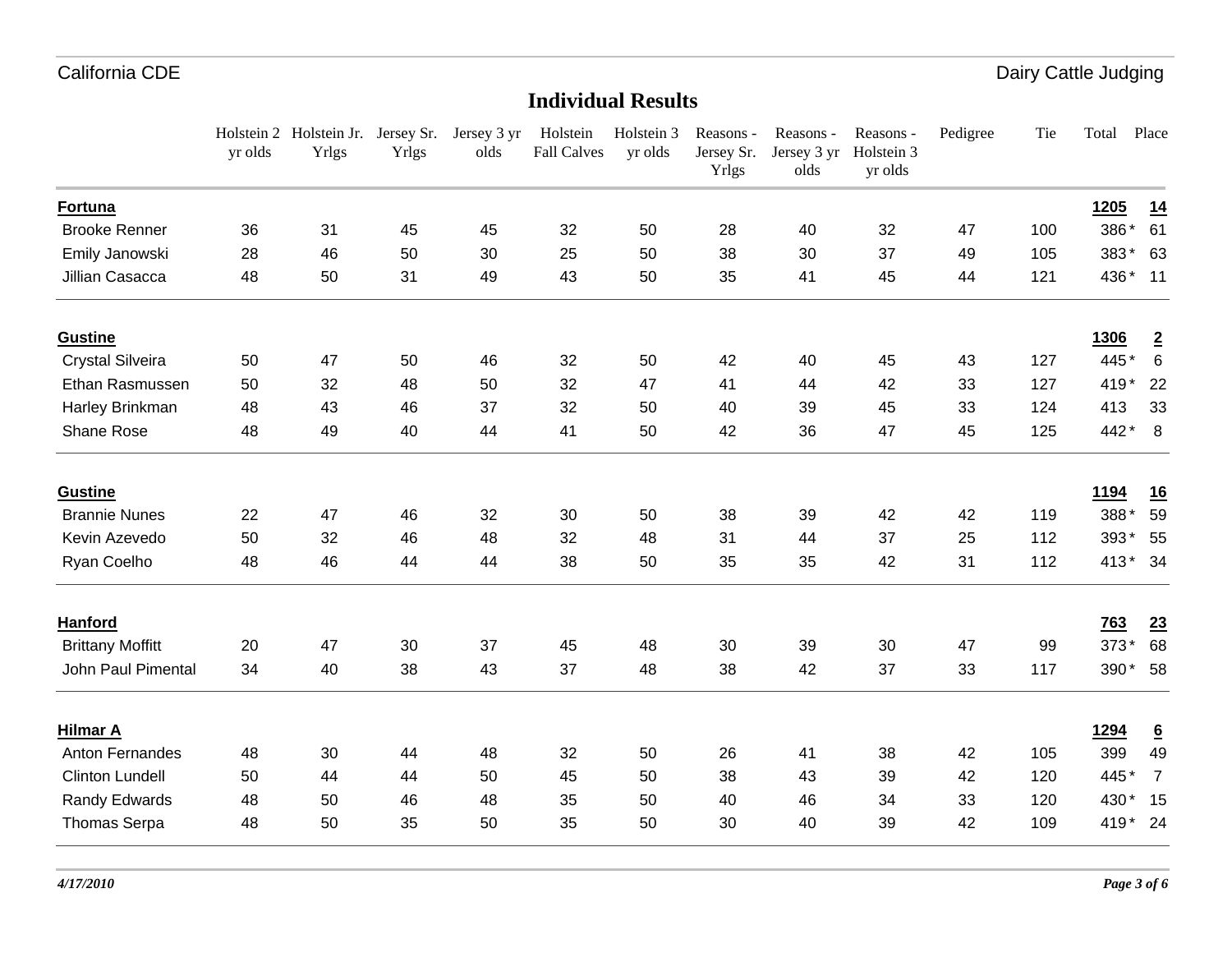Dairy Cattle Judging

|                       | yr olds | Holstein 2 Holstein Jr. Jersey Sr. Jersey 3 yr<br>Yrlgs | <b>Yrlgs</b> | olds | Holstein<br><b>Fall Calves</b> | Holstein 3<br>yr olds | Reasons -<br>Jersey Sr.<br>Yrlgs | Reasons -<br>Jersey 3 yr<br>olds | Reasons -<br>Holstein 3<br>yr olds | Pedigree | Tie | Total       | Place                   |
|-----------------------|---------|---------------------------------------------------------|--------------|------|--------------------------------|-----------------------|----------------------------------|----------------------------------|------------------------------------|----------|-----|-------------|-------------------------|
| <b>Hilmar B</b>       |         |                                                         |              |      |                                |                       |                                  |                                  |                                    |          |     | 810         | 22                      |
| <b>Brian Lopes</b>    | 50      | 50                                                      | 32           | 48   | 32                             | 42                    | 35                               | 39                               | 37                                 | 42       | 111 | 407*        | 40                      |
| Jonathon Sousa        | 48      | 50                                                      | 49           | 50   | 35                             | 50                    | 34                               | 44                               | 0                                  | 43       | 78  | 403* 45     |                         |
| Lemoore               |         |                                                         |              |      |                                |                       |                                  |                                  |                                    |          |     | 1247        | 10                      |
| <b>Adrian Ribeiro</b> | 34      | 44                                                      | 46           | 32   | 35                             | 48                    | 30                               | 36                               | 31                                 | 26       | 97  | 362         | 74                      |
| Kelsie Raulino        | 50      | 50                                                      | 44           | 50   | 35                             | 44                    | 35                               | 38                               | 43                                 | 44       | 116 | 433*        | 14                      |
| Kimberlie Raulino     | 48      | 32                                                      | 49           | 48   | 32                             | 50                    | 39                               | 40                               | 33                                 | 36       | 112 | 407*        | 39                      |
| Rebekah Simas         | 46      | 33                                                      | 46           | 50   | 37                             | 47                    | 30                               | 41                               | 38                                 | 39       | 109 | 407* 41     |                         |
| <b>Los Banos</b>      |         |                                                         |              |      |                                |                       |                                  |                                  |                                    |          |     | 1326        | $\mathbf{1}$            |
| Adam Forte            | 50      | 33                                                      | 46           | 50   | 37                             | 48                    | 30                               | 42                               | 35                                 | 31       | 107 | 402         | 46                      |
| Gabe Borba            | 50      | 47                                                      | 44           | 43   | 48                             | 48                    | 38                               | 36                               | 45                                 | 49       | 119 | 448*        | 5                       |
| <b>Kelly Lopes</b>    | 50      | 45                                                      | 34           | 50   | 50                             | 44                    | 38                               | 42                               | 40                                 | 35       | 120 | 428 *       | 17                      |
| Toni Silva            | 50      | 45                                                      | 48           | 50   | 36                             | 50                    | 41                               | 45                               | 40                                 | 45       | 126 | 450*        | $\overline{\mathbf{3}}$ |
| <b>Modesto</b>        |         |                                                         |              |      |                                |                       |                                  |                                  |                                    |          |     | <u>1241</u> | 11                      |
| Austin Verissimo      | 48      | 35                                                      | 46           | 45   | 32                             | 50                    | 32                               | 39                               | 32                                 | 35       | 103 | 394*        | 54                      |
| Chelsey Wyeth         | 48      | 46                                                      | 47           | 38   | 35                             | 50                    | 35                               | 35                               | 35                                 | 45       | 105 | $414*$      | 32                      |
| Ike Wyeth             | 34      | 50                                                      | 35           | 44   | 31                             | 47                    | 25                               | 33                               | 34                                 | 25       | 92  | 358         | 76                      |
| <b>Tony Garcia</b>    | 42      | 49                                                      | 49           | 45   | 38                             | 44                    | 42                               | 40                               | 35                                 | 49       | 117 | 433* 13     |                         |
| Mt. Whitney           |         |                                                         |              |      |                                |                       |                                  |                                  |                                    |          |     | <u>1163</u> | 17                      |
| Allison Rosa          | 40      | 42                                                      | 36           | 50   | 36                             | 50                    | 38                               | 44                               | 36                                 | 23       | 118 | 395*        | 52                      |
| <b>Bevan Dinis</b>    | 24      | 46                                                      | 45           | 45   | 35                             | 50                    | 32                               | 40                               | 35                                 | 36       | 107 | 388*        | 60                      |
| <b>Shelby Newell</b>  | 50      | 46                                                      | 49           | 27   | 32                             | 48                    | 35                               | 35                               | 33                                 | 25       | 103 | 380* 65     |                         |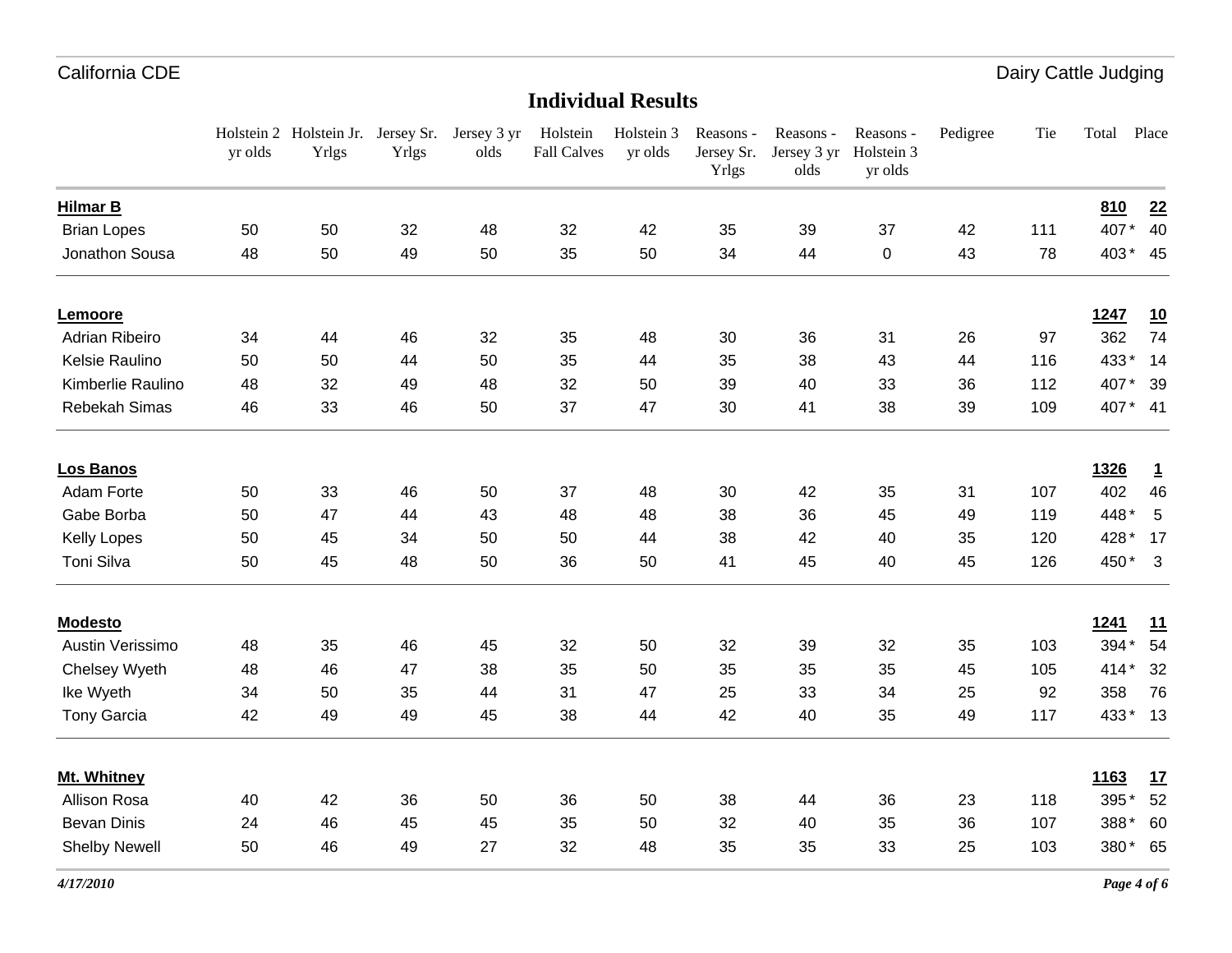|                          | yr olds | Holstein 2 Holstein Jr. Jersey Sr. Jersey 3 yr Holstein<br>Yrlgs | Yrlgs | olds | <b>Fall Calves</b> | Holstein 3<br>yr olds | Reasons -<br>Jersey Sr.<br><b>Yrlgs</b> | Reasons -<br>Jersey 3 yr<br>olds | Reasons -<br>Holstein 3<br>yr olds | Pedigree | Tie | Total       | Place           |
|--------------------------|---------|------------------------------------------------------------------|-------|------|--------------------|-----------------------|-----------------------------------------|----------------------------------|------------------------------------|----------|-----|-------------|-----------------|
| <b>Patterson</b>         |         |                                                                  |       |      |                    |                       |                                         |                                  |                                    |          |     | <u>732</u>  | $\overline{24}$ |
| <b>Isaac Carter</b>      | 28      | 41                                                               | 44    | 49   | 32                 | 50                    | 25                                      | 35                               | 27                                 | 31       | 87  | 362*        | 75              |
| <b>Tyler Hervey</b>      | 44      | 47                                                               | 30    | 45   | 35                 | 43                    | 25                                      | 34                               | 32                                 | 35       | 91  |             | 370* 71         |
| Petaluma                 |         |                                                                  |       |      |                    |                       |                                         |                                  |                                    |          |     | <b>1250</b> | $\underline{8}$ |
| <b>Ashley Hawkins</b>    | 42      | 46                                                               | 48    | 30   | 31                 | 50                    | 42                                      | 39                               | 45                                 | 45       | 126 | 418*        | 26              |
| Frankie Gambonini        | 36      | 32                                                               | 49    | 46   | 37                 | 29                    | 44                                      | 41                               | 37                                 | 47       | 122 |             | 398 * 51        |
| Jessie Jones             | 42      | 50                                                               | 50    | 44   | 45                 | 35                    | 47                                      | 41                               | 38                                 | 42       | 126 |             | 434* 12         |
| <b>Pitman</b>            |         |                                                                  |       |      |                    |                       |                                         |                                  |                                    |          |     | <u>1153</u> | <u>18</u>       |
| <b>Brittany Thomas</b>   | 42      | 50                                                               | 40    | 30   | 47                 | 44                    | 33                                      | 39                               | 27                                 | 33       | 99  | 385*        | 62              |
| Lyle Zimmer              | 22      | 32                                                               | 44    | 43   | 36                 | 40                    | 36                                      | 39                               | 35                                 | 42       | 110 | $369*$      | 72              |
| <b>Sharif Collins</b>    | 48      | 30                                                               | 48    | 50   | 32                 | 44                    | 28                                      | 40                               | 30                                 | 49       | 98  |             | 399* 50         |
| <b>Riverdale</b>         |         |                                                                  |       |      |                    |                       |                                         |                                  |                                    |          |     | <u>1201</u> | 15              |
| <b>Cassie Miner</b>      | 40      | 45                                                               | 40    | 50   | 36                 | 50                    | 35                                      | 45                               | 39                                 | 39       | 119 | 419*        | 23              |
| Gregorio Lopez           | 26      | 46                                                               | 46    | 30   | 35                 | 47                    | 35                                      | 30                               | 15                                 | 43       | 80  | 353* 78     |                 |
| <b>Weston Rollin</b>     | 48      | 46                                                               | 50    | 49   | 37                 | 44                    | 40                                      | 40                               | 30                                 | 45       | 110 | 429* 16     |                 |
| <b>Tulare</b>            |         |                                                                  |       |      |                    |                       |                                         |                                  |                                    |          |     | 1296        | $\overline{5}$  |
| Juliana Fernandes        | 48      | 50                                                               | 42    | 48   | 43                 | 50                    | 39                                      | 44                               | 46                                 | 45       | 129 | 455*        | $\overline{1}$  |
| Miranda Fernandes        | 50      | 50                                                               | 32    | 50   | 35                 | 48                    | 38                                      | 45                               | 43                                 | 35       | 126 | 426 *       | 18              |
| Montana Tarkington       | 36      | 49                                                               | 32    | 43   | 26                 | 47                    | 31                                      | 40                               | 40                                 | 26       | 111 | 370         | 69              |
| <b>Preston Fernandes</b> | 48      | 42                                                               | 34    | 50   | 35                 | 50                    | 35                                      | 44                               | 42                                 | 35       | 121 | $415*$      | - 28            |